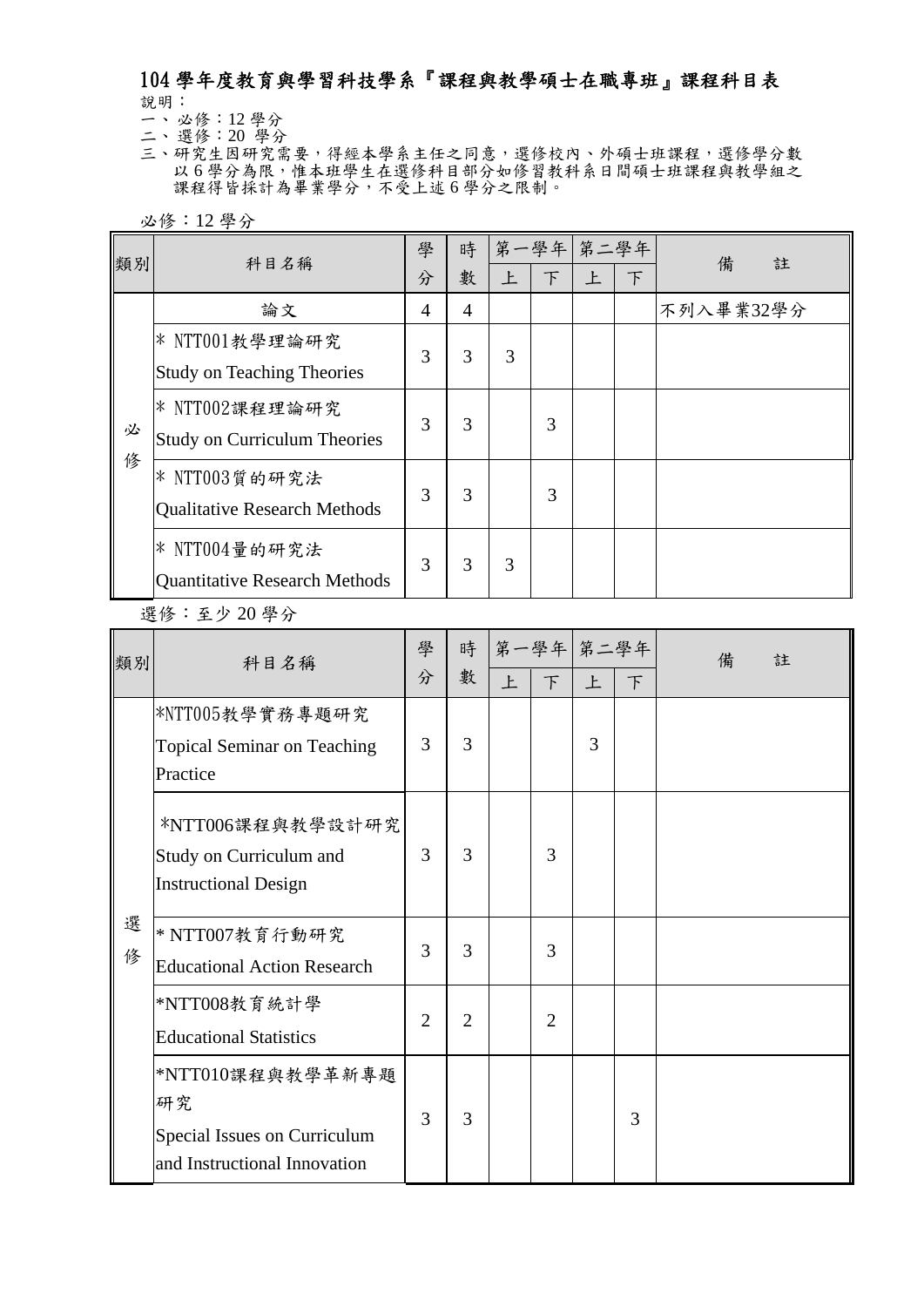| *NTT012 多元評量研究<br><b>Study on Alternative Assessment</b>                                                 | 3 | 3 |   |   | 3 |   |  |
|----------------------------------------------------------------------------------------------------------|---|---|---|---|---|---|--|
| * NTT013教學技巧與策略研究<br>Study on Teaching Skills and                                                        | 3 | 3 | 3 |   |   |   |  |
| * NTT016多元文化教育研究<br><b>Study on Multicultural</b><br>Education                                           | 3 | 3 |   |   | 3 |   |  |
| * NTT030數位化教學設計與<br>評量研究<br>Studies in Digital Instructional<br>Design and Assessment                    | 3 | 3 |   |   | 3 |   |  |
| * NTT020教學媒材製作與應用<br>The implementation and<br>application of teaching materials                         | 3 | 3 | 3 |   |   |   |  |
| * NTT021資訊科技與教育研究<br>專題 Seminars in Information<br><b>Technologies and Educational</b><br><b>Studies</b> | 3 | 3 |   |   | 3 | 3 |  |
| *NTT022 新興科技與教學創新<br>New Technologies and<br><b>Innovative Teaching</b>                                  | 3 | 3 |   | 3 |   |   |  |
| *NTT023流行文化與教育<br>Popular Culture and Education                                                          | 3 | 3 |   |   |   | 3 |  |
| NTT025領域教材教法研究<br><b>Advanced Research on Teaching</b><br>Materials and Method                           | 3 | 3 |   |   | 3 |   |  |
| *NTT026華德福教育研究<br>Seminar on Waldorf Education                                                           | 3 | 3 |   | 3 |   |   |  |
| NTT027課室觀察研究<br>classroom observation                                                                    | 3 | 3 | 3 |   |   |   |  |
| NTT028教師專業發展研究<br><b>Study on Professional</b><br>Development of Teachers                                | 3 | 3 |   |   | 3 |   |  |